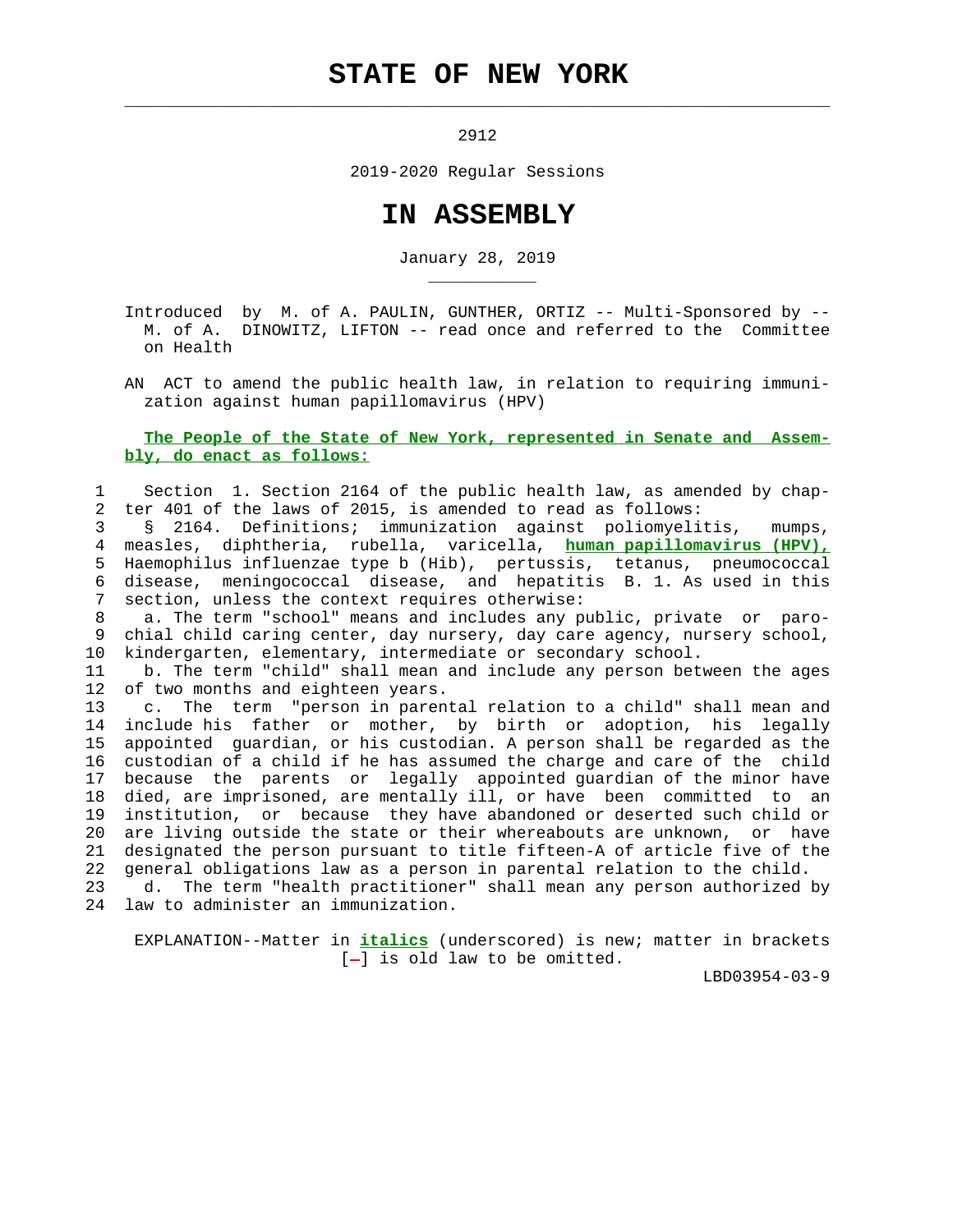1 2. a. Every person in parental relation to a child in this state shall 2 have administered to such child an adequate dose or doses of an immuniz- 3 ing agent against poliomyelitis, mumps, measles, diphtheria, rubella, 4 varicella, **human papillomavirus (HPV),** Haemophilus influenzae type b 5 (Hib), pertussis, tetanus, pneumococcal disease, and hepatitis B, which 6 meets the standards approved by the United States public health service 7 for such biological products, and which is approved by the department 8 under such conditions as may be specified by the public health council.<br>9 b. Every person in parental relation to a child in this state born o

b. Every person in parental relation to a child in this state born on 10 or after January first, nineteen hundred ninety-four and entering sixth 11 grade or a comparable age level special education program with an unas- 12 signed grade on or after September first, two thousand seven, shall have 13 administered to such child a booster immunization containing diphtheria 14 and tetanus toxoids, [**and**] an acellular pertussis vaccine, **and a human** 15 **papillomavirus (HPV) vaccine,** which meets the standards approved by the 16 United States public health service for such biological products, and 17 which is approved by the department under such conditions as may be 18 specified by the public health council.

 19 c. Every person in parental relation to a child in this state entering 20 or having entered seventh grade and twelfth grade or a comparable age 21 level special education program with an unassigned grade on or after 22 September first, two thousand sixteen, shall have administered to such 23 child an adequate dose or doses of immunizing agents against meningococ- 24 cal disease as recommended by the advisory committee on immunization 25 practices of the centers for disease control and prevention, which meets 26 the standards approved by the United States public health service for 27 such biological products, and which is approved by the department under 28 such conditions as may be specified by the public health and planning 29 council.

 30 3. The person in parental relation to any such child who has not 31 previously received such immunization shall present the child to a 32 health practitioner and request such health practitioner to administer 33 the necessary immunization against poliomyelitis, mumps, measles, 34 diphtheria, Haemophilus influenzae type b (Hib), rubella, varicella, 35 **human papillomavirus (HPV),** pertussis, tetanus, pneumococcal disease, 36 meningococcal disease, and hepatitis B as provided in subdivision two of 37 this section.

 38 4. If any person in parental relation to such child is unable to pay 39 for the services of a private health practitioner, such person shall 40 present such child to the health officer of the county in which the 41 child resides, who shall then administer the immunizing agent without 42 charge.

 43 5. The health practitioner who administers such immunizing agent 44 against poliomyelitis, mumps, measles, diphtheria, Haemophilus influen- 45 zae type b (Hib), rubella, varicella, **human papillomavirus (HPV),** 46 pertussis, tetanus, pneumococcal disease, meningococcal disease, and 47 hepatitis B to any such child shall give a certificate of such immuniza- 48 tion to the person in parental relation to such child.

 49 6. In the event that a person in parental relation to a child makes 50 application for admission of such child to a school or has a child 51 attending school and there exists no certificate or other acceptable 52 evidence of the child's immunization against poliomyelitis, mumps, 53 measles, diphtheria, rubella, varicella, **human papillomavirus (HPV),** 54 hepatitis B, pertussis, tetanus, and, where applicable, Haemophilus 55 influenzae type b (Hib), meningococcal disease, and pneumococcal 56 disease, the principal, teacher, owner or person in charge of the school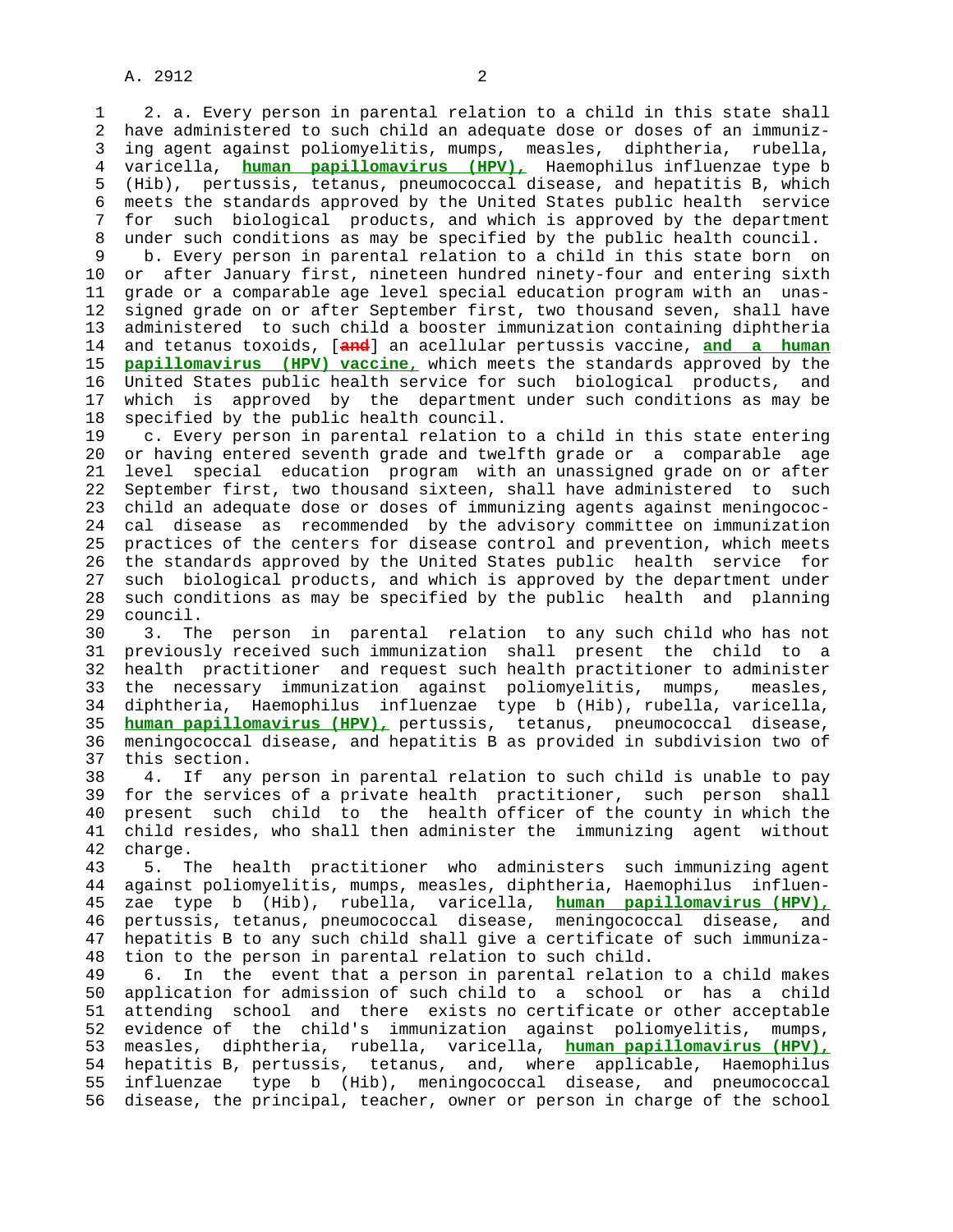## A. 2912 3

 1 shall inform such person of the necessity to have the child immunized, 2 that such immunization may be administered by any health practitioner, 3 or that the child may be immunized without charge by the health officer 4 in the county where the child resides, if such person executes a consent 5 therefor. In the event that such person does not wish to select a health 6 practitioner to administer the immunization, he or she shall be provided 7 with a form which shall give notice that as a prerequisite to processing 8 the application for admission to, or for continued attendance at, the 9 school such person shall state a valid reason for withholding consent or 10 consent shall be given for immunization to be administered by a health 11 officer in the public employ, or by a school physician or nurse. The 12 form shall provide for the execution of a consent by such person and it 13 shall also state that such person need not execute such consent if 14 subdivision eight or nine of this section apply to such child.

 15 7. (a) No principal, teacher, owner or person in charge of a school 16 shall permit any child to be admitted to such school, or to attend such 17 school, in excess of fourteen days, without the certificate provided for 18 in subdivision five of this section or some other acceptable evidence of 19 the child's immunization against poliomyelitis, mumps, measles, diphthe- 20 ria, rubella, varicella, **human papillomavirus (HPV),** hepatitis B, 21 pertussis, tetanus, and, where applicable, Haemophilus influenzae type b 22 (Hib), meningococcal disease, and pneumococcal disease; provided, howev- 23 er, such fourteen day period may be extended to not more than thirty 24 days for an individual student by the appropriate principal, teacher, 25 owner or other person in charge where such student is transferring from 26 out-of-state or from another country and can show a good faith effort to 27 get the necessary certification or other evidence of immunization.

 28 (b) A parent, a guardian or any other person in parental relationship 29 to a child denied school entrance or attendance may appeal by petition 30 to the commissioner of education in accordance with the provisions of 31 section three hundred ten of the education law.

 32 8. If any physician licensed to practice medicine in this state certi- 33 fies that such immunization may be detrimental to a child's health, the 34 requirements of this section shall be inapplicable until such immuniza- 35 tion is found no longer to be detrimental to the child's health.

 36 8-a. Whenever a child has been refused admission to, or continued 37 attendance at, a school as provided for in subdivision seven of this 38 section because there exists no certificate provided for in subdivision 39 five of this section or other acceptable evidence of the child's immuni- 40 zation against poliomyelitis, mumps, measles, diphtheria, rubella, vari- 41 cella, **human papillomavirus (HPV),** hepatitis B, pertussis, tetanus, and, 42 where applicable, Haemophilus influenzae type b (Hib), meningococcal 43 disease, and pneumococcal disease, the principal, teacher, owner or 44 person in charge of the school shall:

 45 a. forward a report of such exclusion and the name and address of such 46 child to the local health authority and to the person in parental 47 relation to the child together with a notification of the responsibility 48 of such person under subdivision two of this section and a form of 49 consent as prescribed by regulation of the commissioner, and

 50 b. provide, with the cooperation of the appropriate local health 51 authority, for a time and place at which an immunizing agent or agents 52 shall be administered, as required by subdivision two of this section, 53 to a child for whom a consent has been obtained. Upon failure of a local 54 health authority to cooperate in arranging for a time and place at which 55 an immunizing agent or agents shall be administered as required by 56 subdivision two of this section, the commissioner shall arrange for such